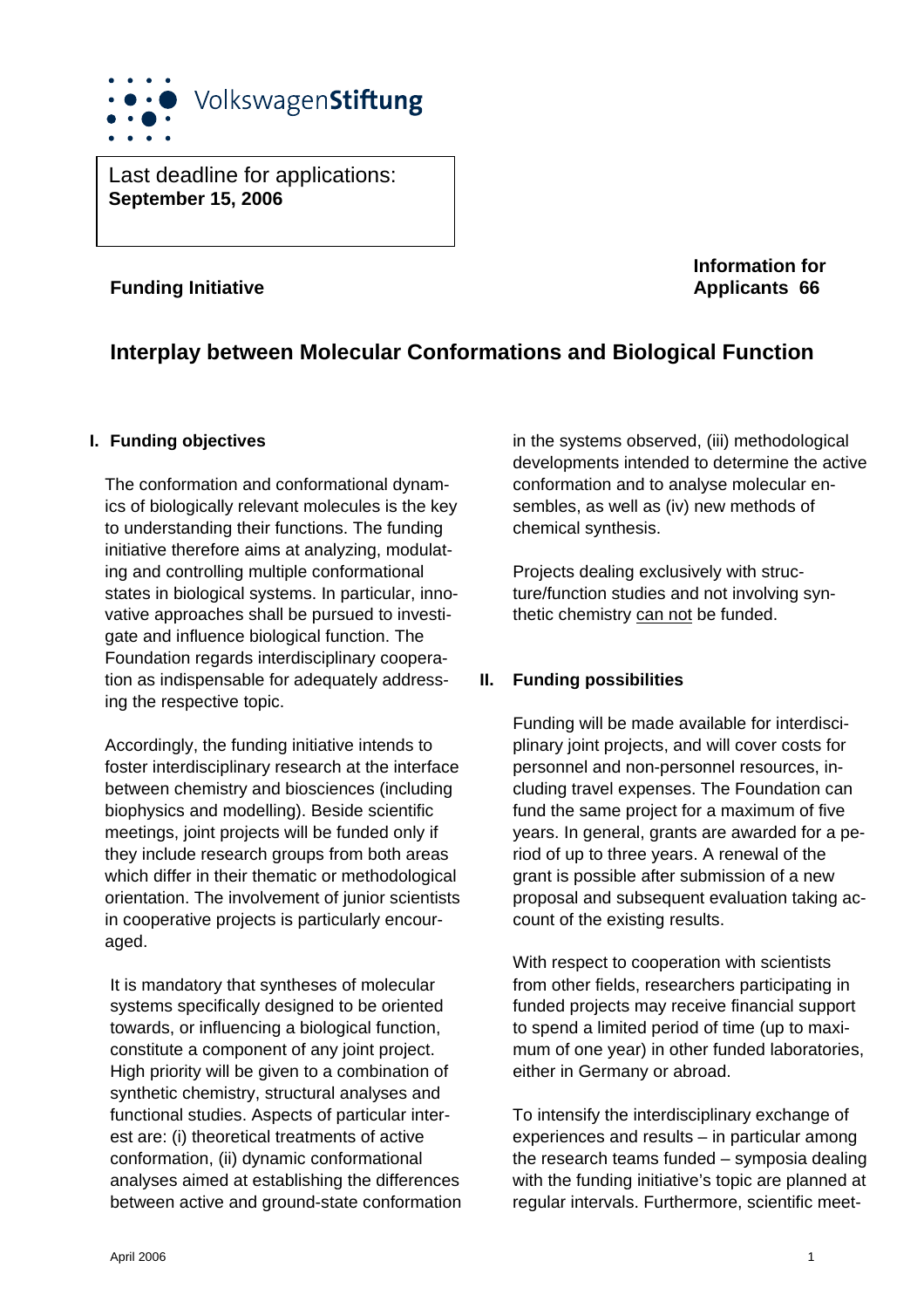ings, e.g. imparting special methods applied in the funded projects, can be supported according to the provisions listed for the funding initiative "Symposia and Summer Schools" (see Information for Applicants No. 1).

#### **III. Applications**

 Applicants are free to submit full proposals or preproposals, as pre-stage for an application; there are no application forms. In both cases a comparative evaluation by an interdisciplinary and international review panel will occur. However, an invitation to submit a full proposal does not imply that the project will be funded. The Foundation fixes annually changing deadlines (once or twice a year) which can be inquired by phone or looked up on the homepage of the VolkswagenStiftung. A list of the projects funded so far is available there as well.

 In principle, applications from abroad receive equal consideration. However, the Foundation does expect a specific cooperation with scientists at German institutions; its necessity should be substantiated in the light of the particular nature of the project. For projects with international participation, the Foundation recommends that the scientist in charge is based in Germany.

 The Foundation can provide funds only to academic institutions. Applicants who are not members of universities and other recognized research institutions should therefore supply details on the legal status, statutes, trustees and boards, charitable status, budgeting and auditing of their respective institution. Noninstitutionalized project groups will be asked for detailed information of their legal and organizational status. If available, applicants are required to supply an annual report or a general description of their institutions.

 Please submit your application electronically (e-mail, disk or cd-rom; preferably application and each appendix as separate pdf-files) and also in hard copy. Applications and preproposals should be prepared according to the attached checklist.

#### **IV. Contact**

Further information can be obtained from the office of the VolkswagenStiftung in Hannover, Germany.

 Dr. Matthias Nöllenburg Phone: +49-511-8381-290 Fax: +49-511-8381-344 E-mail: noellenburg@volkswagenstiftung.de

> **VolkswagenStiftung**  Kastanienallee 35 30519 Hannover GERMANY

Phone +49-511-8381-0 Fax +49-511-8381-344 www.volkswagenstiftung.de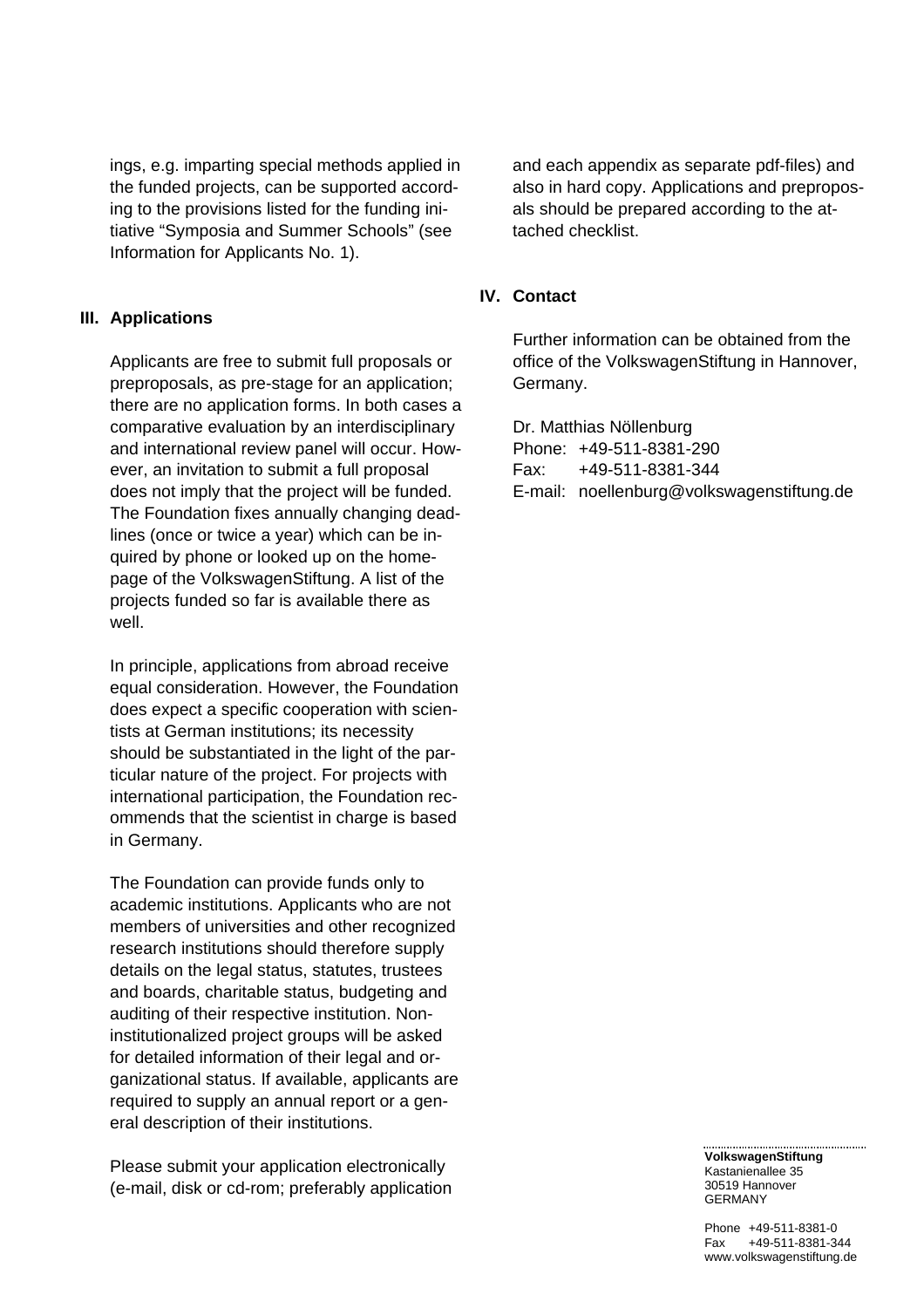# **Interplay between Molecular Conformations and Biological Function**

**How to apply: Checklist**

Applications and preproposals have to be written **in English** and should be submitted in two copies. Sending the same documents by e-mail or fax in parallel is not necessary.

In preproposals (not exceeding five pages/2500 words) the following points should be addressed:

- Topic and objectives of the joint project
- Significance for the objectives of the funding initiative and the related field
- Brief description of the current state of research, the preliminary work, the working program and the methods to be applied
- Distribution of tasks among the groups involved and explanation of the interdisciplinary cooperation
- Name of the scientist in charge, coordination of the joint project
- Cost estimate, including statement of the project duration, separately for each participating group
- Curriculum vitae and list of publications of the last five years for all applicants (as appendix)

Applications should not exceed 15 pages/7500 words (without appendices) and be broken down as follows:

- Brief informative title of the project
- Summary, not longer than half a page in German and English, which will inform about the project on the Foundation's website in case of funding
- Description of the project (justification including significance for the funding initiative, objectives and rationale, current international state of the art in the field as well as own previous work including literature citations, methods, working program and time schedule, distribution of tasks and coordination of the joint project).
- Budget, to be drafted separately for each participating group and itemized as follows:
	- Personnel expenses Scientific personnel Other personnel (e.g. technicians)
	- Recurring non-personnel expenses Travel expenses